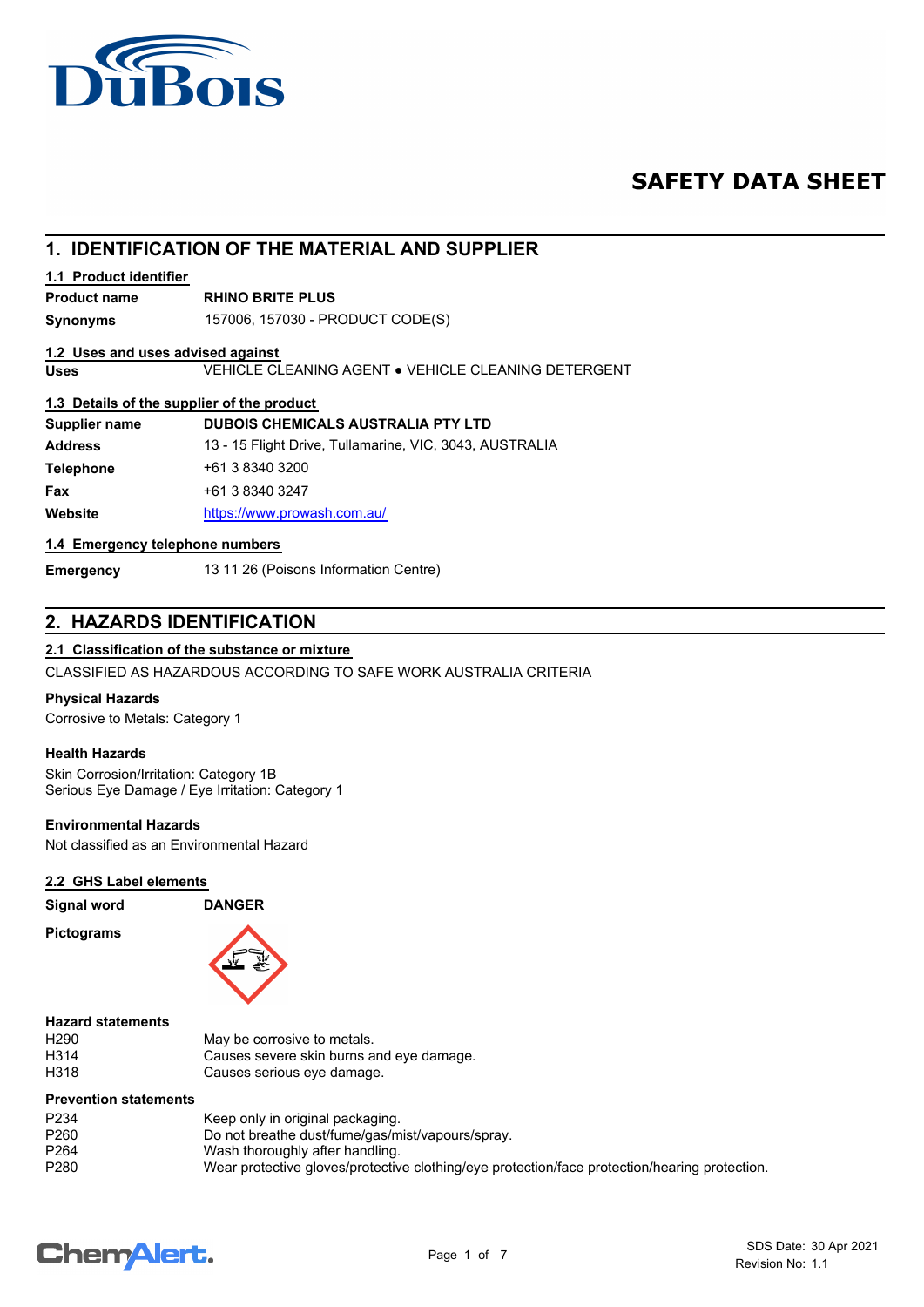## **PRODUCT NAME RHINO BRITE PLUS**

| <b>Response statements</b>                                                          |                                                                                                                                                                                                                                                                                                                                                       |
|-------------------------------------------------------------------------------------|-------------------------------------------------------------------------------------------------------------------------------------------------------------------------------------------------------------------------------------------------------------------------------------------------------------------------------------------------------|
| $P301 + P330 + P331$<br>$P303 + P361 + P353$<br>P304 + P340<br>$P305 + P351 + P338$ | IF SWALLOWED: Rinse mouth. Do NOT induce vomiting.<br>IF ON SKIN (or hair): Take off immediately all contaminated clothing. Rinse skin with water/shower.<br>IF INHALED: Remove person to fresh air and keep comfortable for breathing.<br>IF IN EYES: Rinse cautiously with water for several minutes. Remove contact lenses, if present and easy to |
|                                                                                     | do. Continue rinsing.                                                                                                                                                                                                                                                                                                                                 |
| P310                                                                                | Immediately call a POISON CENTRE or doctor/physician.                                                                                                                                                                                                                                                                                                 |
| P321                                                                                | Specific treatment is advised - see first aid instructions.                                                                                                                                                                                                                                                                                           |
| P363                                                                                | Wash contaminated clothing before reuse.                                                                                                                                                                                                                                                                                                              |
| P390                                                                                | Absorb spillage to prevent material damage.                                                                                                                                                                                                                                                                                                           |
| <b>Storage statements</b>                                                           |                                                                                                                                                                                                                                                                                                                                                       |
| P405                                                                                | Store locked up.                                                                                                                                                                                                                                                                                                                                      |
| P406                                                                                | Store in corrosive resistant container with a resistant inner liner.                                                                                                                                                                                                                                                                                  |
| <b>Disposal statements</b>                                                          |                                                                                                                                                                                                                                                                                                                                                       |
| P <sub>501</sub>                                                                    | Dispose of contents/container in accordance with relevant regulations.                                                                                                                                                                                                                                                                                |
| 2.3 Other hazards                                                                   |                                                                                                                                                                                                                                                                                                                                                       |

No information provided.

# **3. COMPOSITION/ INFORMATION ON INGREDIENTS**

### **3.1 Substances / Mixtures**

| Ingredient                                     | <b>CAS Number</b> | <b>EC Number</b> | <b>Content</b> |
|------------------------------------------------|-------------------|------------------|----------------|
| PHOSPHORIC ACID                                | 7664-38-2         | 231-633-2        | 10 to 20%      |
| <b>SULPHURIC ACID</b>                          | 7664-93-9         | 231-639-5        | 10 to 20%      |
| BENZENESULFONIC ACID, C10-16-ALKYL DERIVATIVES | 68584-22-5        | 271-528-9        | 5 to 10%       |
| 2-BUTOXYETHANOL                                | 111-76-2          | 203-905-0        | 1 to $5%$      |
| <b>GLYCOLIC ACID</b>                           | 79-14-1           | 201-180-5        | 1 to $5%$      |
| NON HAZARDOUS INGREDIENTS                      | Not Available     | Not Available    | Remainder      |

## **4. FIRST AID MEASURES**

### **4.1 Description of first aid measures**

If in eyes, hold eyelids apart and flush continuously with running water. Continue flushing until advised to stop by a Poisons Information Centre, a doctor, or for at least 15 minutes. **Eye** If inhaled, remove from contaminated area. To protect rescuer, use a Full-face Type B (Inorganic and acid gas) respirator or an Air-line respirator (in poorly ventilated areas). Apply artificial respiration if not breathing. **Inhalation** If skin or hair contact occurs, remove contaminated clothing and flush skin and hair with running water. Continue flushing with water until advised to stop by a Poisons Information Centre or a doctor. **Skin** For advice, contact a Poisons Information Centre on 13 11 26 (Australia Wide) or a doctor (at once). If swallowed, do not induce vomiting. Rinse mouth out with water and give plenty of water to drink. **Ingestion First aid facilities** Eye wash facilities and safety shower should be available.

**4.2 Most important symptoms and effects, both acute and delayed**

Causes burns.

**4.3 Immediate medical attention and special treatment needed**

Treat symptomatically.

# **5. FIRE FIGHTING MEASURES**

## **5.1 Extinguishing media**

Use an extinguishing agent suitable for the surrounding fire.

# **5.2 Special hazards arising from the substance or mixture**

Non flammable. May evolve toxic gases (sulphur oxides) when heated to decomposition. May evolve flammable hydrogen gas in contact with some metals. May evolve carbon oxides, phosphorous oxides and metal oxides when heated to decomposition.

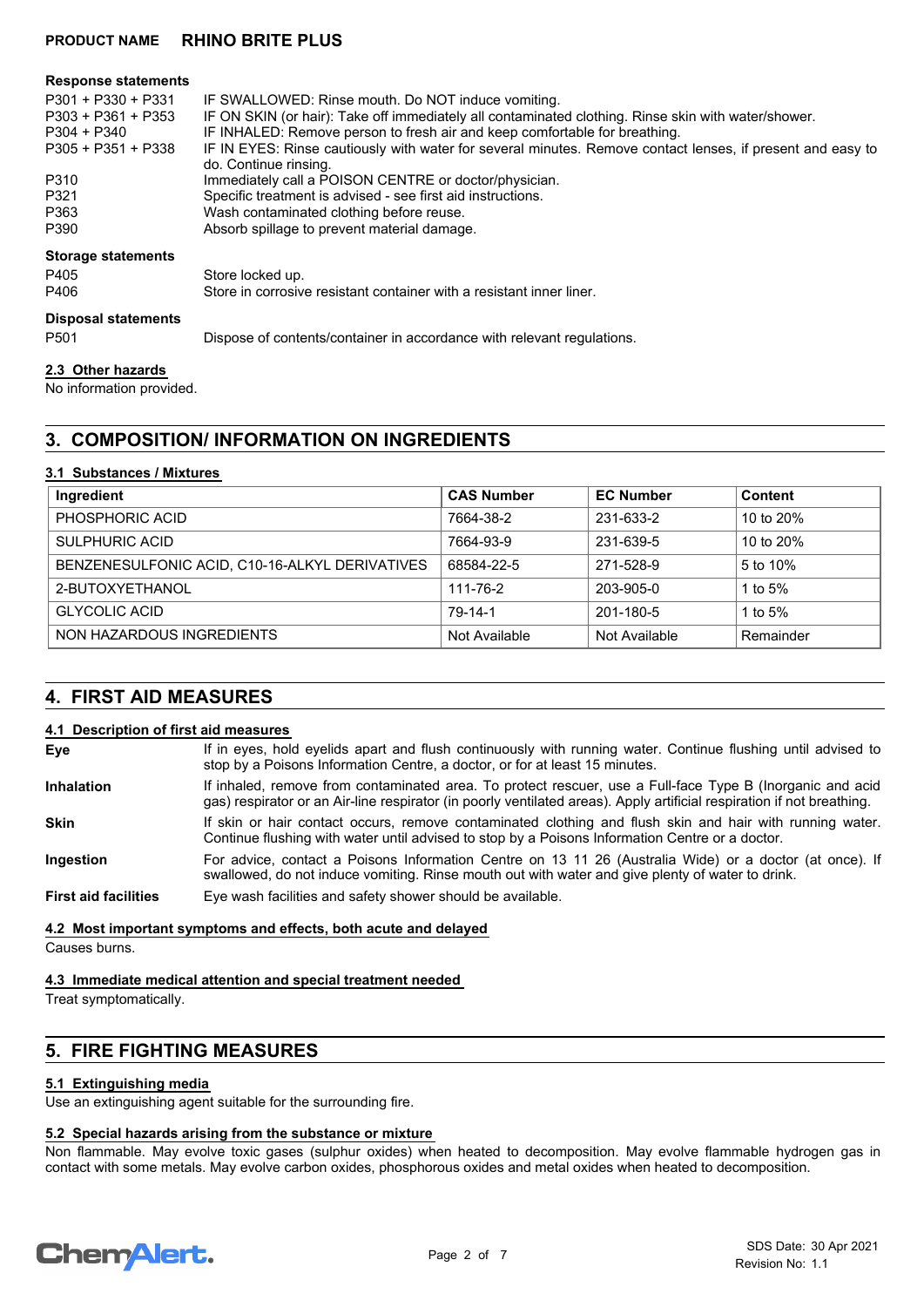### **5.3 Advice for firefighters**

Evacuate area and contact emergency services. Toxic gases may be evolved in a fire situation. Remain upwind and notify those downwind of hazard. Wear full protective equipment including Self Contained Breathing Apparatus (SCBA) when combating fire. Use waterfog to cool intact containers and nearby storage areas.

## **5.4 Hazchem code**

- $2X$
- 2 Fine Water Spray.
- X Wear liquid-tight chemical protective clothing and breathing apparatus. Contain spill and run-off.

# **6. ACCIDENTAL RELEASE MEASURES**

### **6.1 Personal precautions, protective equipment and emergency procedures**

Wear Personal Protective Equipment (PPE) as detailed in section 8 of the SDS. Clear area of all unprotected personnel. Ventilate area where possible. Contact emergency services where appropriate.

### **6.2 Environmental precautions**

Prevent product from entering drains and waterways.

### **6.3 Methods of cleaning up**

Contain spillage, then cover / absorb spill with sodium bicarbonate or 50-50 mixture of sodium carbonate and calcium hydroxide. Collect for complete neutralisation and appropriate disposal.

### **6.4 Reference to other sections**

See Sections 8 and 13 for exposure controls and disposal.

# **7. HANDLING AND STORAGE**

## **7.1 Precautions for safe handling**

Before use carefully read the product label. Use of safe work practices are recommended to avoid eye or skin contact and inhalation. Observe good personal hygiene, including washing hands before eating. Prohibit eating, drinking and smoking in contaminated areas.

### **7.2 Conditions for safe storage, including any incompatibilities**

Store in a secured, cool, dry, well ventilated area, removed from incompatible substances, heat or ignition sources and foodstuffs. Ensure containers are adequately labelled and protected from physical damage when not in use. Check regularly for leaks or spills. Large storage areas should have appropriate ventilation and fire protection systems.

## **7.3 Specific end uses**

No information provided.

# **8. EXPOSURE CONTROLS / PERSONAL PROTECTION**

## **8.1 Control parameters**

**Exposure standards**

| Ingredient             | Reference      | <b>TWA</b> |                   | <b>STEL</b> |                   |
|------------------------|----------------|------------|-------------------|-------------|-------------------|
|                        |                | ppm        | mq/m <sup>3</sup> | ppm         | mq/m <sup>3</sup> |
| 2-Butoxyethanol (EGBE) | SWA [AUS]      | 20         | 96.9              | 50          | 242               |
| 2-Butoxyethanol (EGBE) | SWA [Proposed] | 10         | 49                | 50          | 242               |
| Phosphoric acid        | SWA [AUS]      | $- -$      |                   | $- -$       |                   |
| Sulphuric acid         | SWA [AUS]      | $- -$      |                   | $- -$       |                   |

### **Biological limits**

| Ingredient      | <b>Determinant</b>                                                 | <b>Sampling Time</b> | <b>BEI</b>             |
|-----------------|--------------------------------------------------------------------|----------------------|------------------------|
| 2-BUTOXYETHANOL | <sup>1</sup> Butoxyacetic acid (BAA) in urine (with<br>hydrolysis) | End of shift         | 200 mg/g<br>creatinine |

Reference: ACGIH Biological Exposure Indices

### **8.2 Exposure controls**

Avoid inhalation. Use in well ventilated areas. Where an inhalation risk exists, mechanical extraction ventilation is recommended. Maintain vapour levels below the recommended exposure standard. **Engineering controls**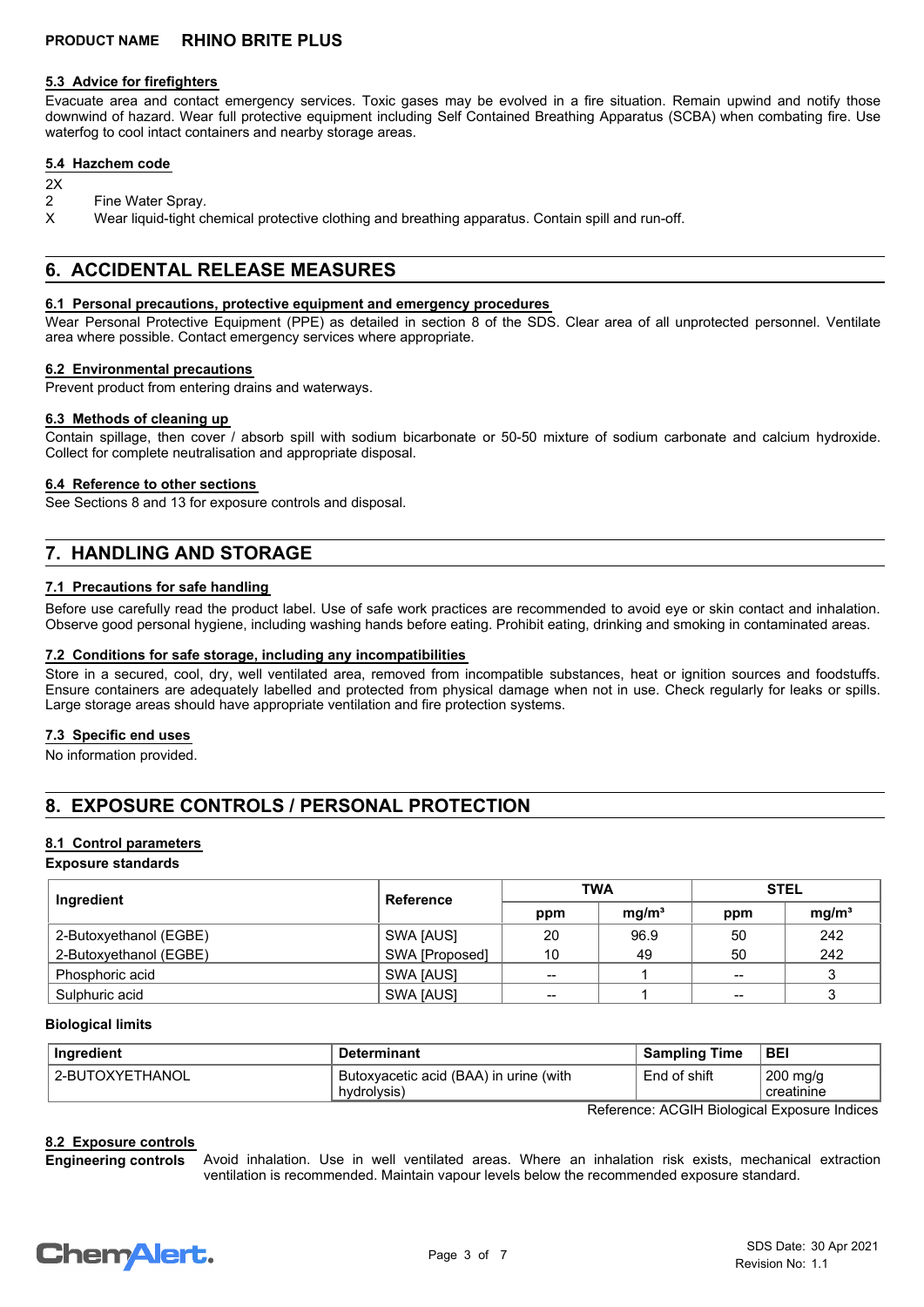## **PRODUCT NAME RHINO BRITE PLUS**

## **PPE**

**Eye / Face** Wear splash-proof goggles. **Hands** Wear PVC or rubber gloves. **Body** Wear coveralls. When using large quantities or where heavy contamination is likely, wear rubber boots and a PVC apron. In a laboratory situation, wear a laboratory coat. **Respiratory** Where an inhalation risk exists, wear an Air-line respirator or Type BE (Inorganic gases/vapours, sulfur dioxide) respirator.



# **9. PHYSICAL AND CHEMICAL PROPERTIES**

## **9.1 Information on basic physical and chemical properties**

| <b>Appearance</b>                | <b>GREEN LIQUID</b>  |
|----------------------------------|----------------------|
| Odour                            | FRUITY ODOUR         |
| <b>Flammability</b>              | <b>NON FLAMMABLE</b> |
| <b>Flash point</b>               | <b>NOT RELEVANT</b>  |
| <b>Boiling point</b>             | <b>NOT AVAILABLE</b> |
| <b>Melting point</b>             | <b>NOT AVAILABLE</b> |
| <b>Evaporation rate</b>          | <b>NOT AVAILABLE</b> |
| рH                               | < 1                  |
| Vapour density                   | <b>NOT AVAILABLE</b> |
| <b>Relative density</b>          | 1.19                 |
| Solubility (water)               | SOLUBLE              |
| Vapour pressure                  | <b>NOT AVAILABLE</b> |
| <b>Upper explosion limit</b>     | <b>NOT RELEVANT</b>  |
| Lower explosion limit            | <b>NOT RELEVANT</b>  |
| <b>Partition coefficient</b>     | <b>NOT AVAILABLE</b> |
| <b>Autoignition temperature</b>  | <b>NOT AVAILABLE</b> |
| <b>Decomposition temperature</b> | <b>NOT AVAILABLE</b> |
| Viscosity                        | <b>NOT AVAILABLE</b> |
| <b>Explosive properties</b>      | <b>NOT AVAILABLE</b> |
| <b>Oxidising properties</b>      | <b>NOT AVAILABLE</b> |
| <b>Odour threshold</b>           | <b>NOT AVAILABLE</b> |

# **10. STABILITY AND REACTIVITY**

## **10.1 Reactivity**

May be corrosive to metals.

## **10.2 Chemical stability**

Potential for exothermic hazard.

### **10.3 Possibility of hazardous reactions**

Polymerization is not expected to occur.

## **10.4 Conditions to avoid**

Avoid heat, sparks, open flames and other ignition sources.

### **10.5 Incompatible materials**

Incompatible with oxidising agents (e.g. hypochlorites), alkalis (e.g. sodium hydroxide) and some metals.

### **10.6 Hazardous decomposition products**

May evolve toxic gases (sulphur oxides) when heated to decomposition.

# **11. TOXICOLOGICAL INFORMATION**

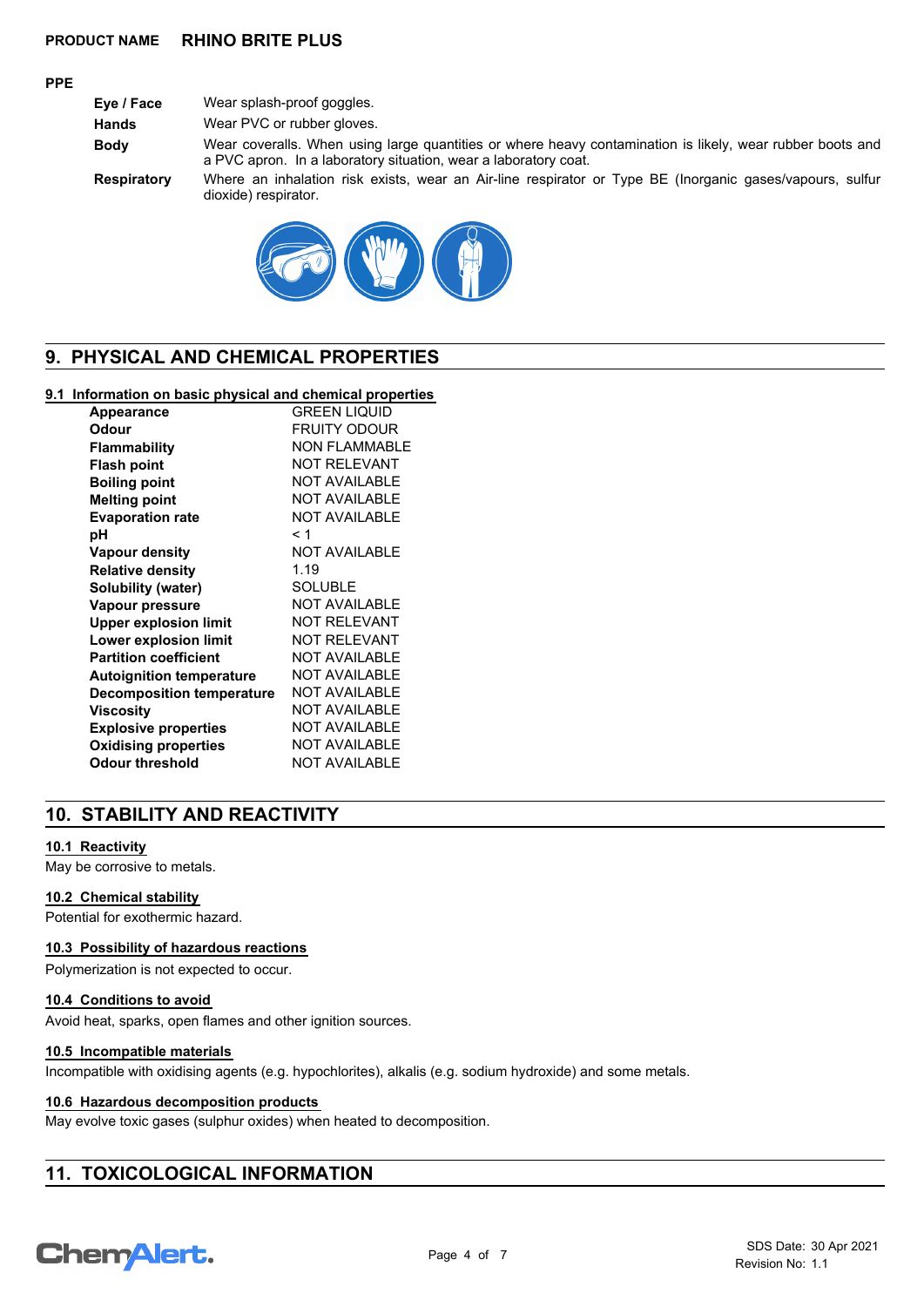### **11.1 Information on toxicological effects**

Ingestion may result in burns of the mouth and throat, as well as a danger of perforation of the oesophagus and the stomach. **Acute toxicity**

#### **Information available for the ingredients:**

| Ingredient                                               |                                                                                                                                                                                                                                                             | Oral LD50                                                                                               | Dermal LD50              | <b>Inhalation LC50</b>                                     |
|----------------------------------------------------------|-------------------------------------------------------------------------------------------------------------------------------------------------------------------------------------------------------------------------------------------------------------|---------------------------------------------------------------------------------------------------------|--------------------------|------------------------------------------------------------|
| PHOSPHORIC ACID                                          |                                                                                                                                                                                                                                                             | 1530 mg/kg (rat)                                                                                        | 2740 mg/kg (rabbit)      | 3846 mg/m <sup>3</sup> (rat)                               |
| <b>SULPHURIC ACID</b>                                    |                                                                                                                                                                                                                                                             | 2140 mg/kg (rat)                                                                                        |                          | 18 mg/m <sup>3</sup> (guinea pig);<br>510 mg/m3/2hrs (rat) |
| BENZENESULFONIC ACID, C10-16-ALKYL<br><b>DERIVATIVES</b> |                                                                                                                                                                                                                                                             | 775 mg/kg (rat)                                                                                         | $\overline{\phantom{a}}$ | $-$                                                        |
| 2-BUTOXYETHANOL                                          |                                                                                                                                                                                                                                                             | 470 mg/kg (rat)                                                                                         | 220 mg/kg (rabbit)       | 450 mg/L/4hrs (rat)                                        |
| <b>GLYCOLIC ACID</b>                                     |                                                                                                                                                                                                                                                             | 1920 mg/kg (guinea pig)                                                                                 |                          | 2.5 mg/L/4 hours (rat)                                     |
| <b>Skin</b>                                              | Causes burns. Contact may result in irritation, redness, pain, rash, dermatitis and possible burns.                                                                                                                                                         |                                                                                                         |                          |                                                            |
| Eye                                                      | Causes burns. Contact may result in irritation, lacrimation, pain, redness, corneal burns and possible<br>permanent damage.                                                                                                                                 |                                                                                                         |                          |                                                            |
| <b>Sensitisation</b>                                     | Not classified as causing skin or respiratory sensitisation.                                                                                                                                                                                                |                                                                                                         |                          |                                                            |
| <b>Mutagenicity</b>                                      | Not classified as a mutagen.                                                                                                                                                                                                                                |                                                                                                         |                          |                                                            |
| Carcinogenicity                                          | Occupational exposure to strong inorganic acid mists containing sulphuric acid is classified as carcinogenic<br>to humans (IARC Group 1).                                                                                                                   |                                                                                                         |                          |                                                            |
| <b>Reproductive</b>                                      | Not classified as a reproductive toxin.                                                                                                                                                                                                                     |                                                                                                         |                          |                                                            |
| STOT - single<br>exposure                                | Over exposure may result in irritation of the nose and throat, coughing and bronchitis. High level exposure<br>may result in ulceration of the respiratory tract, lung tissue damage, chemical pneumonitis and pulmonary<br>oedema. Effects may be delayed. |                                                                                                         |                          |                                                            |
| <b>STOT - repeated</b><br>exposure                       | with single exposure.                                                                                                                                                                                                                                       | Not classified as causing organ damage from repeated exposure. Adverse effects are generally associated |                          |                                                            |
| <b>Aspiration</b>                                        | Not classified as causing aspiration.                                                                                                                                                                                                                       |                                                                                                         |                          |                                                            |

# **12. ECOLOGICAL INFORMATION**

#### **12.1 Toxicity**

Sulphuric acid is harmful to aquatic life in very low concentrations. May cause corrosion and deterioration of many common materials found in the environment (eg steel, limestone).

### **12.2 Persistence and degradability**

No information provided.

### **12.3 Bioaccumulative potential**

No information provided.

#### **12.4 Mobility in soil**

Sulphuric acid is miscible with water and its dilution will increase the velocity of downward movement in the soil where it may dissolve the soil material.

### **12.5 Other adverse effects**

No information provided.

# **13. DISPOSAL CONSIDERATIONS**

### **13.1 Waste treatment methods**

Collect for complete neutralisation and appropriate disposal. Wearing the protective equipment detailed above, neutralise to pH 6-8 by SLOW addition to a saturated sodium bicarbonate solution or similar basic solution. Dilute with excess water and flush to drain. Waste disposal should only be undertaken in a well ventilated area. **Waste disposal**

Legislation **Dispose of in accordance with relevant local legislation.** 

## **14. TRANSPORT INFORMATION**

**CLASSIFIED AS A DANGEROUS GOOD BY THE CRITERIA OF THE ADG CODE**

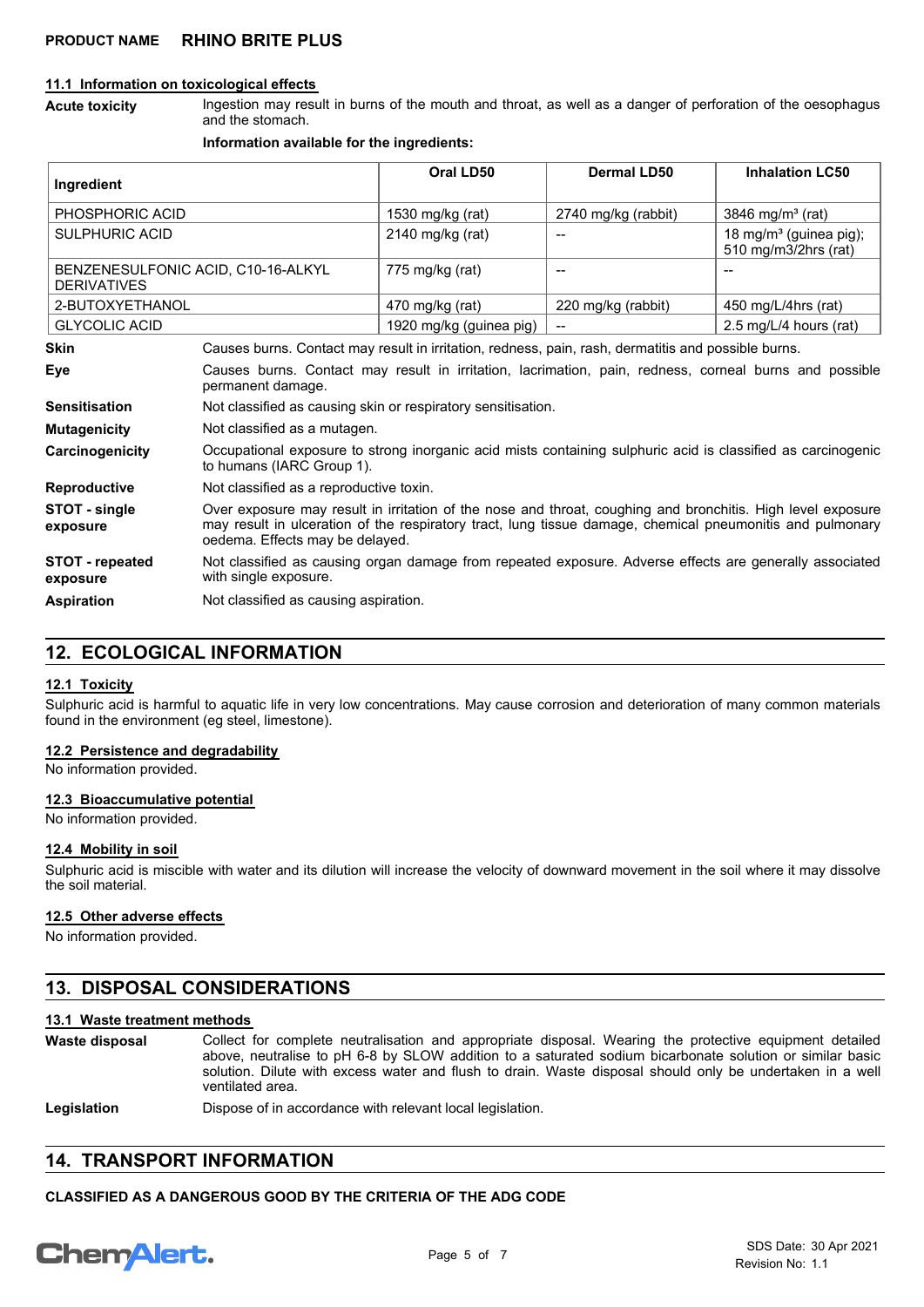

|                                     | <b>LAND TRANSPORT (ADG)</b>                                                                         | <b>SEA TRANSPORT (IMDG / IMO)</b>                                                                   | AIR TRANSPORT (IATA / ICAO)                                                                               |
|-------------------------------------|-----------------------------------------------------------------------------------------------------|-----------------------------------------------------------------------------------------------------|-----------------------------------------------------------------------------------------------------------|
| 14.1 UN Number                      | 1760                                                                                                | 1760                                                                                                | 1760                                                                                                      |
| 14.2 Proper<br><b>Shipping Name</b> | CORROSIVE LIQUIDS, N.O.S.<br>(DODECYLBENZENESULPHONIC)<br>ACID, PHOSPHORIC ACID,<br>SULPHURIC ACID) | CORROSIVE LIQUIDS, N.O.S.<br>(DODECYLBENZENESULPHONIC)<br>ACID, PHOSPHORIC ACID,<br>SULPHURIC ACID) | CORROSIVE LIQUIDS, N.O.S.<br>(DODECYLBENZENESULPHONIC<br>ACID, PHOSPHORIC ACID,<br><b>SULPHURIC ACID)</b> |
| 14.3 Transport<br>hazard class      | 8                                                                                                   | 8                                                                                                   | 8                                                                                                         |
| 14.4 Packing Group                  |                                                                                                     |                                                                                                     |                                                                                                           |

## **14.5 Environmental hazards**

Not a Marine Pollutant.

### **14.6 Special precautions for user**

| <b>Hazchem code</b> | οх       |
|---------------------|----------|
| <b>GTEPG</b>        | 8A1      |
| EmS                 | F-A. S-B |

## **15. REGULATORY INFORMATION**

### **15.1 Safety, health and environmental regulations/legislation specific for the substance or mixture**

Classified as a Schedule 6 (S6) Standard for the Uniform Scheduling of Medicines and Poisons (SUSMP). **Poison schedule**

- Safe Work Australia criteria is based on the Globally Harmonised System (GHS) of Classification and Labelling of Chemicals (GHS Revision 7). **Classifications**
- **AUSTRALIA: AIIC (Australian Inventory of Industrial Chemicals)** All components are listed on AIIC, or are exempt. **Inventory listings**

# **16. OTHER INFORMATION**

**Additional information**

ACIDS: When mixing acids with water (diluting), caution must be taken as heat will be generated which causes violent spattering. Always add a small volume of acid to a large volume of water, NEVER the reverse.

RESPIRATORS: In general the use of respirators should be limited and engineering controls employed to avoid exposure. If respiratory equipment must be worn ensure correct respirator selection and training is undertaken. Remember that some respirators may be extremely uncomfortable when used for long periods. The use of air powered or air supplied respirators should be considered where prolonged or repeated use is necessary.

PERSONAL PROTECTIVE EQUIPMENT GUIDELINES:

The recommendation for protective equipment contained within this report is provided as a guide only. Factors such as form of product, method of application, working environment, quantity used, product concentration and the availability of engineering controls should be considered before final selection of personal protective equipment is made.

#### HEALTH EFFECTS FROM EXPOSURE:

It should be noted that the effects from exposure to this product will depend on several factors including: form of product; frequency and duration of use; quantity used; effectiveness of control measures; protective equipment used and method of application. Given that it is impractical to prepare a report which would encompass all possible scenarios, it is anticipated that users will assess the risks and apply control methods where appropriate.